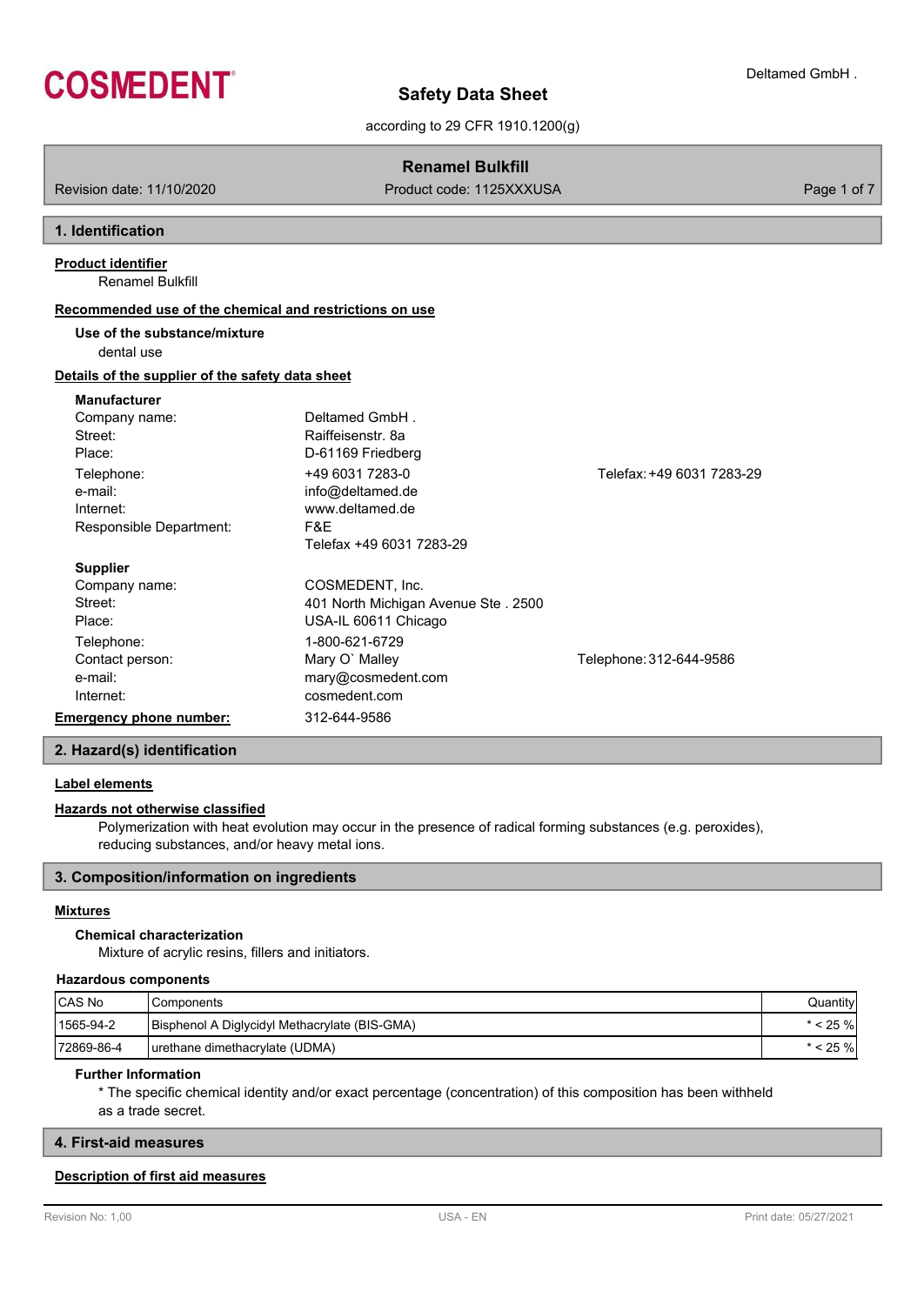

according to 29 CFR 1910.1200(g)

### **Renamel Bulkfill**

Revision date: 11/10/2020 Product code: 1125XXXUSA Page 2 of 7

### **General information**

Medical treatment is necessary if symptoms occur which are obviously caused by skin or eye contact with the product or by inhalation of its vapours. Take off all contaminated clothing immediately.

#### **After inhalation**

Provide fresh air. Medical treatment necessary.

#### **After contact with skin**

After contact with skin, wash immediately with plenty of water and soap. Immediately remove any contaminated clothing, shoes or stockings. Medical treatment necessary.

#### **After contact with eyes**

After eye contact: Rinse immediately carefully and thoroughly with eye-bath or water. Consult an ophthalmologist.

#### **After ingestion**

Do NOT induce vomiting. Medical treatment necessary.

### **Most important symptoms and effects, both acute and delayed**

No information available.

### **Indication of any immediate medical attention and special treatment needed**

Treat symptomatically.

#### **5. Fire-fighting measures**

#### **Extinguishing media**

#### **Suitable extinguishing media**

Foam. Extinguishing powder, Carbon dioxide,

#### **Specific hazards arising from the chemical**

In case of fire may be liberated: Carbon monoxide Carbon dioxide Hazardous decomposition products

#### **Special protective equipment and precautions for fire-fighters**

In case of fire: Wear self-contained breathing apparatus.

#### **Additional information**

Supress gases/vapors/mists with water spray jet. Collect contaminated fire extinguishing water separately. Do not allow entering drains or surface water.

#### **6. Accidental release measures**

#### **Personal precautions, protective equipment and emergency procedures**

#### **General measures**

Provide adequate ventilation. Do not breathe gas/fume/vapor/spray. Avoid contact with skin, eyes and clothes. Use personal protection equipment.

#### **Environmental precautions**

Do not allow to enter into surface water or drains.

### **Methods and material for containment and cleaning up**

#### **Other information**

Treat the recovered material as prescribed in the section on waste disposal.

### **Reference to other sections**

Safe handling: see section 7 Personal protection equipment (PPE): see section 8 Disposal: see section 13

### **7. Handling and storage**

#### **Precautions for safe handling**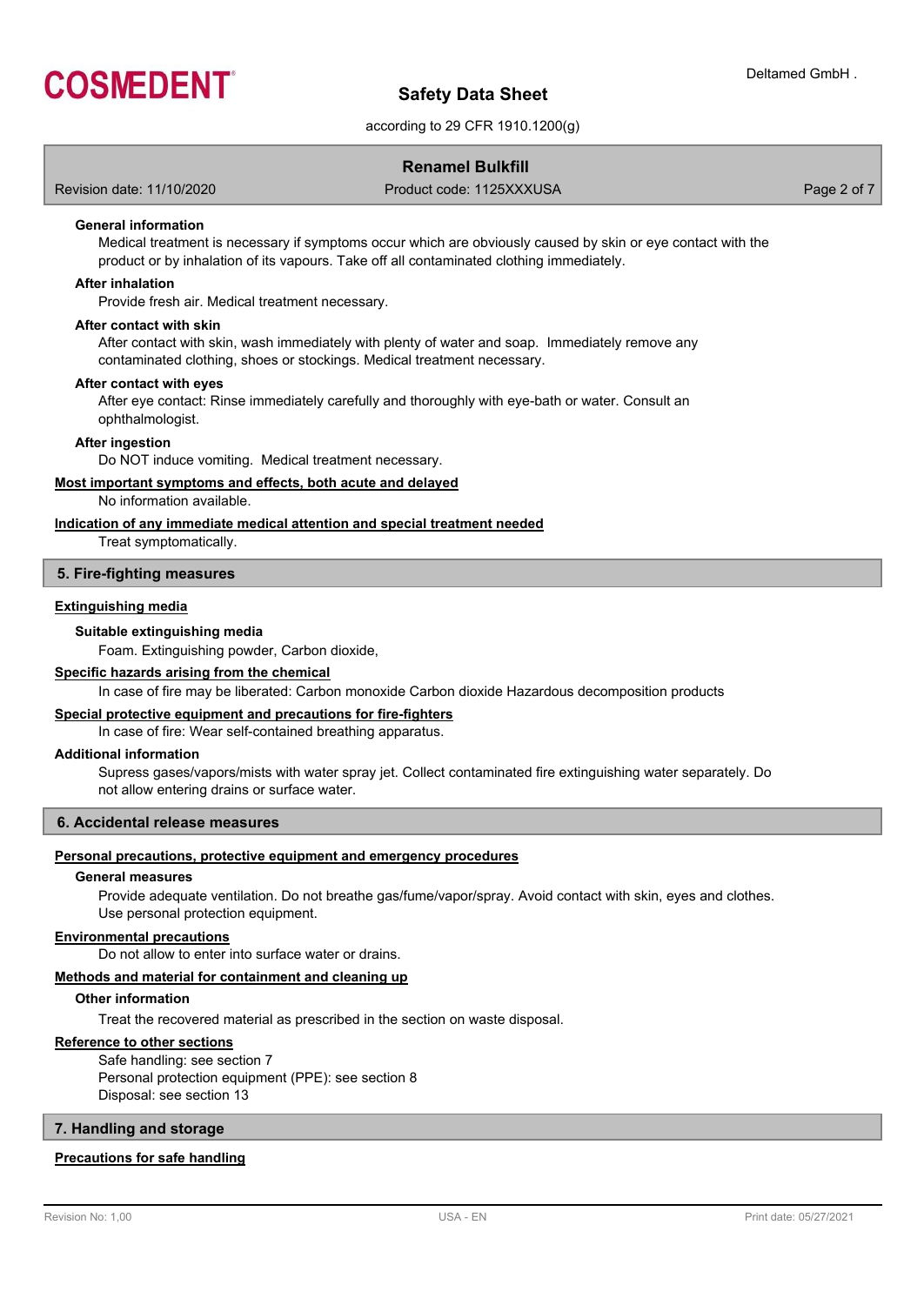

according to 29 CFR 1910.1200(g)

### **Renamel Bulkfill**

Revision date: 11/10/2020 Product code: 1125XXXUSA Page 3 of 7

### **Advice on safe handling**

Provide adequate ventilation.

### **Advice on protection against fire and explosion**

Keep away from sources of ignition - No smoking.

#### **Advice on general occupational hygiene**

Avoid contact with skin, eyes and clothes. Draw up and observe skin protection programme. Wash hands and face before breaks and after work and take a shower if necessary. When using do not eat or drink.

#### **Conditions for safe storage, including any incompatibilities**

#### **Requirements for storage rooms and vessels**

Protect from the action of light. Keep only in the original container at a temperature between 4 - 24 °C (39 -77°F). Can polymerize with intense heat release.

#### **Hints on joint storage**

Do not store together with: strong food

### **8. Exposure controls/personal protection**

### **Control parameters**

### **Exposure controls**

#### **Individual protection measures, such as personal protective equipment**

#### **Eye/face protection**

tightly fitting goggles

### **Hand protection**

Gloves should be replaced regularly, especially after extended contact with the product. For each work-place a suitable glove type has to be selected.

#### **Skin protection**

Wear suitable protective clothing.

### **9. Physical and chemical properties**

#### **Information on basic physical and chemical properties**

| Physical state:<br>Color:<br>Odor:                           | pasty<br>various, depending on coloration<br>hardly noticeable |                                  |
|--------------------------------------------------------------|----------------------------------------------------------------|----------------------------------|
| Changes in the physical state                                |                                                                |                                  |
| Melting point/freezing point:                                |                                                                | not determined                   |
| Boiling point or initial boiling point and<br>boiling range: |                                                                | not determined                   |
| Flash point:                                                 |                                                                | $>$ 100 °C                       |
| <b>Flammability</b><br>Solid/liquid:<br>Gas:                 |                                                                | not applicable<br>not applicable |
| Lower explosion limits:                                      |                                                                | not determined                   |
| Upper explosion limits:                                      |                                                                | not determined                   |
| Self-ignition temperature<br>Solid:<br>Gas:                  |                                                                | not applicable<br>not applicable |
| Decomposition temperature:                                   |                                                                | not determined                   |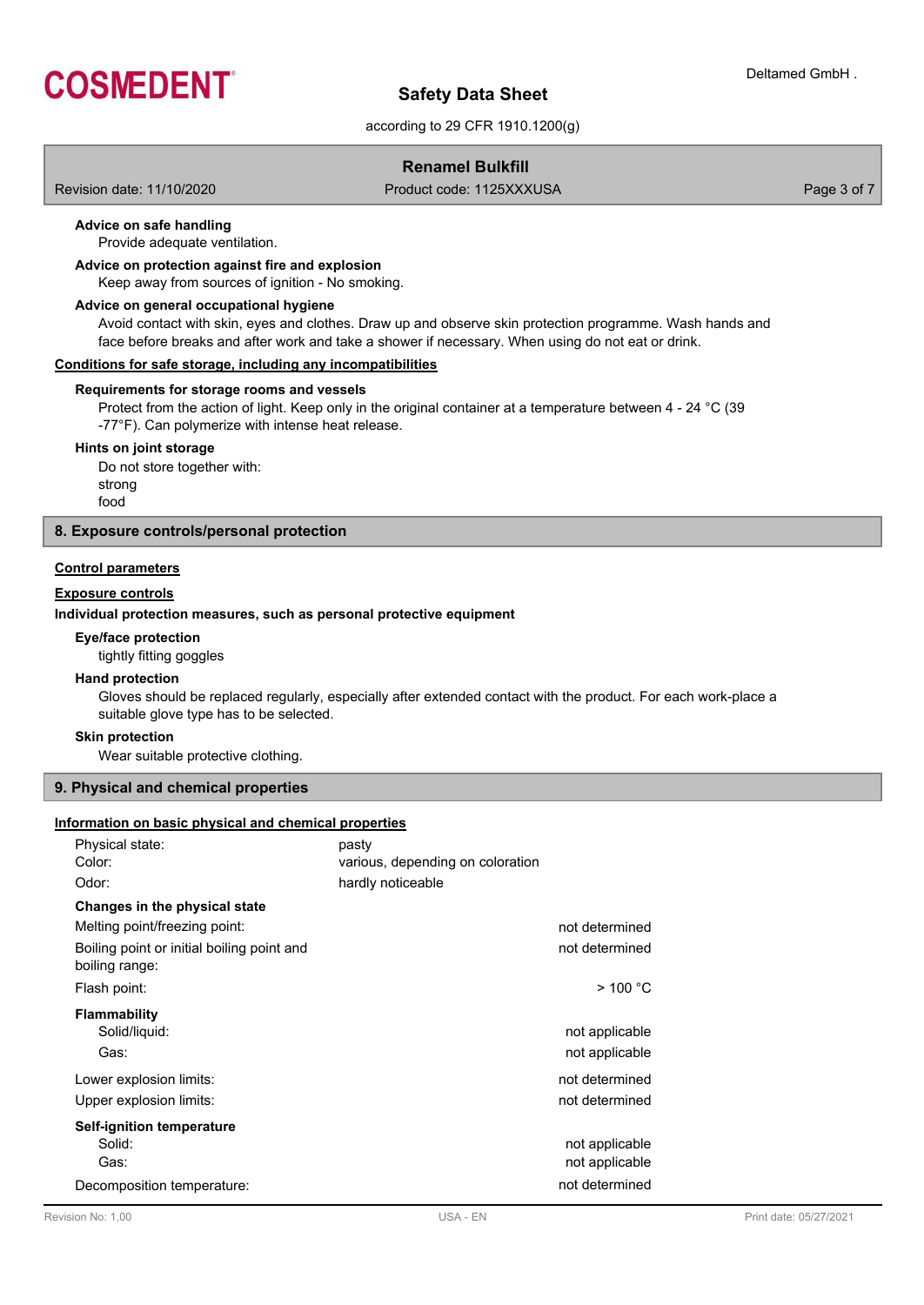

### according to 29 CFR 1910.1200(g)

| <b>Renamel Bulkfill</b>                |                                                                                                        |             |  |  |
|----------------------------------------|--------------------------------------------------------------------------------------------------------|-------------|--|--|
| Revision date: 11/10/2020              | Product code: 1125XXXUSA                                                                               | Page 4 of 7 |  |  |
| pH-Value:                              | not determined                                                                                         |             |  |  |
| Viscosity / dynamic:                   | 150 $*$ 1000 mPa $\cdot$ s                                                                             |             |  |  |
| Water solubility:                      | The study does not need to be conducted<br>because the substance is known to be<br>insoluble in water. |             |  |  |
| Partition coefficient n-octanol/water: | not determined                                                                                         |             |  |  |
| Vapor pressure:                        | not determined                                                                                         |             |  |  |
| Density:                               | not determined                                                                                         |             |  |  |
| Relative vapour density:               | not determined                                                                                         |             |  |  |
| <b>Other information</b>               |                                                                                                        |             |  |  |
| Other safety characteristics           |                                                                                                        |             |  |  |
| Solid content:                         | not determined                                                                                         |             |  |  |
| Evaporation rate:                      | not determined                                                                                         |             |  |  |
| <b>Further Information</b>             |                                                                                                        |             |  |  |

### **10. Stability and reactivity**

#### **Reactivity**

No hazardous reaction when handled and stored according to provisions.

### **Chemical stability**

Stability: Stable

The product is stable under storage at normal ambient temperatures.

## **Possibility of hazardous reactions**

Hazardous reactions: Will not occur

Polymerization with heat evolution may occur in the presence of radical forming substances (e.g. peroxides), reducing substances, and/or heavy metal ions.

### **Conditions to avoid**

Protect from the action of light. Keep only in the original container at a temperature between 4 - 24 °C (39 -77°F). Can polymerize with intense heat release.

### **Incompatible materials**

Oxidising agent, Reducing agent, Heavy metals, acids, Alkali (lye)

#### **Hazardous decomposition products**

No known hazardous decomposition products.

### **11. Toxicological information**

#### **Information on toxicological effects**

#### **Acute toxicity**

Based on available data, the classification criteria are not met.

| CAS No     | <b>Components</b>              |               |           |                |                  |                |
|------------|--------------------------------|---------------|-----------|----------------|------------------|----------------|
|            | Exposure route                 | lDose         |           | <b>Species</b> | Source           | <b>IMethod</b> |
| 72869-86-4 | urethane dimethacrylate (UDMA) |               |           |                |                  |                |
|            | loral                          | LD50<br>mg/kg | >2000     | <b>Rat</b>     | <b>IOECD 401</b> |                |
|            | linhalation (4 h) aerosol      | ILC50         | $>5$ mg/l |                |                  |                |

#### **Irritation and corrosivity**

Based on available data, the classification criteria are not met.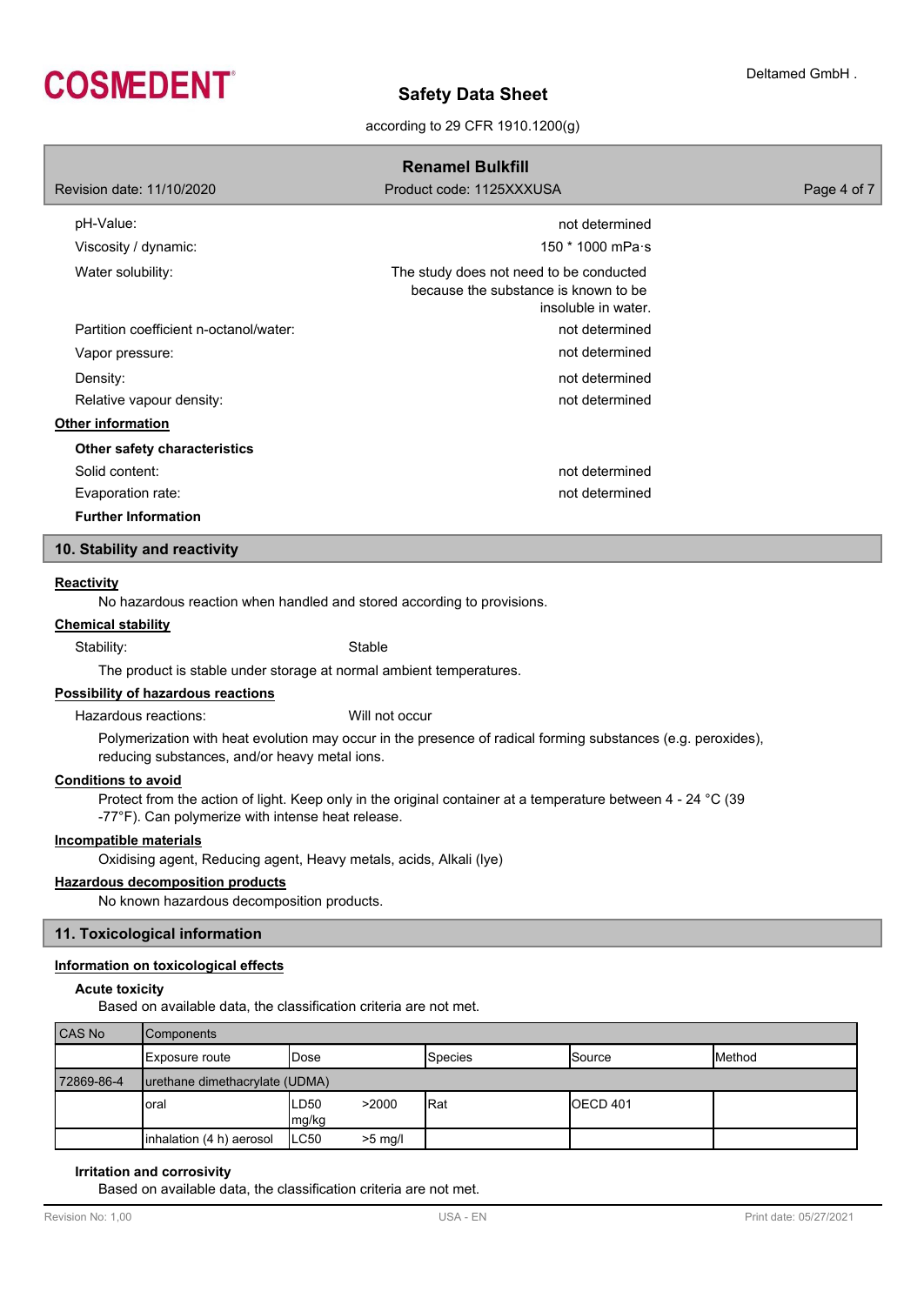

### according to 29 CFR 1910.1200(g)

|                                                                                                                                | <b>Renamel Bulkfill</b>                                                                                                                         |             |  |  |  |
|--------------------------------------------------------------------------------------------------------------------------------|-------------------------------------------------------------------------------------------------------------------------------------------------|-------------|--|--|--|
| Revision date: 11/10/2020                                                                                                      | Product code: 1125XXXUSA                                                                                                                        | Page 5 of 7 |  |  |  |
| <b>Sensitizing effects</b>                                                                                                     | Based on available data, the classification criteria are not met.<br>Possible sensitization in case of persons suffering from hypersensitivity. |             |  |  |  |
| Carcinogenic/mutagenic/toxic effects for reproduction<br>Based on available data, the classification criteria are not met.     |                                                                                                                                                 |             |  |  |  |
| Specific target organ toxicity (STOT) - single exposure<br>Based on available data, the classification criteria are not met.   |                                                                                                                                                 |             |  |  |  |
| Specific target organ toxicity (STOT) - repeated exposure<br>Based on available data, the classification criteria are not met. |                                                                                                                                                 |             |  |  |  |
| Carcinogenicity (OSHA):                                                                                                        | No ingredient of this mixture is listed.                                                                                                        |             |  |  |  |
| Carcinogenicity (IARC):                                                                                                        | No ingredient of this mixture is listed.                                                                                                        |             |  |  |  |
| Carcinogenicity (NTP):                                                                                                         | No ingredient of this mixture is listed.                                                                                                        |             |  |  |  |
| <b>Aspiration hazard</b>                                                                                                       | Based on available data, the classification criteria are not met.                                                                               |             |  |  |  |
| <b>Further information</b>                                                                                                     | Product has not been tested. The statement is derived from the properties of the components.                                                    |             |  |  |  |

### **12. Ecological information**

### **Persistence and degradability**

The product has not been tested.

### **Bioaccumulative potential**

The product has not been tested.

### **Mobility in soil**

The product has not been tested.

### **Other adverse effects**

No information available.

### **Further information**

Do not allow uncontrolled discharge of product into the environment. Do not allow to enter into surface water or drains.

### **13. Disposal considerations**

#### **Waste treatment methods**

#### **Disposal recommendations**

Small quantities can be polymerized by light and the cured solid material can be disposed of with the regular garbage. Larger quantities must be disposed of following the regulations of the local authorities. Do not allow to enter into surface water or drains. Dispose of waste according to applicable legislation.

#### **Contaminated packaging**

This material and its container must be disposed of as hazardous waste. Handle contaminated packages in the same way as the substance itself.

#### **14. Transport information**

### **US DOT 49 CFR 172.101**

**Proper shipping name:** Not a hazardous material with respect to these transport regulations.

#### **Marine transport (IMDG)**

**Other applicable information (marine transport)**

No dangerous good in sense of these transport regulations.

### **Air transport (ICAO-TI/IATA-DGR)**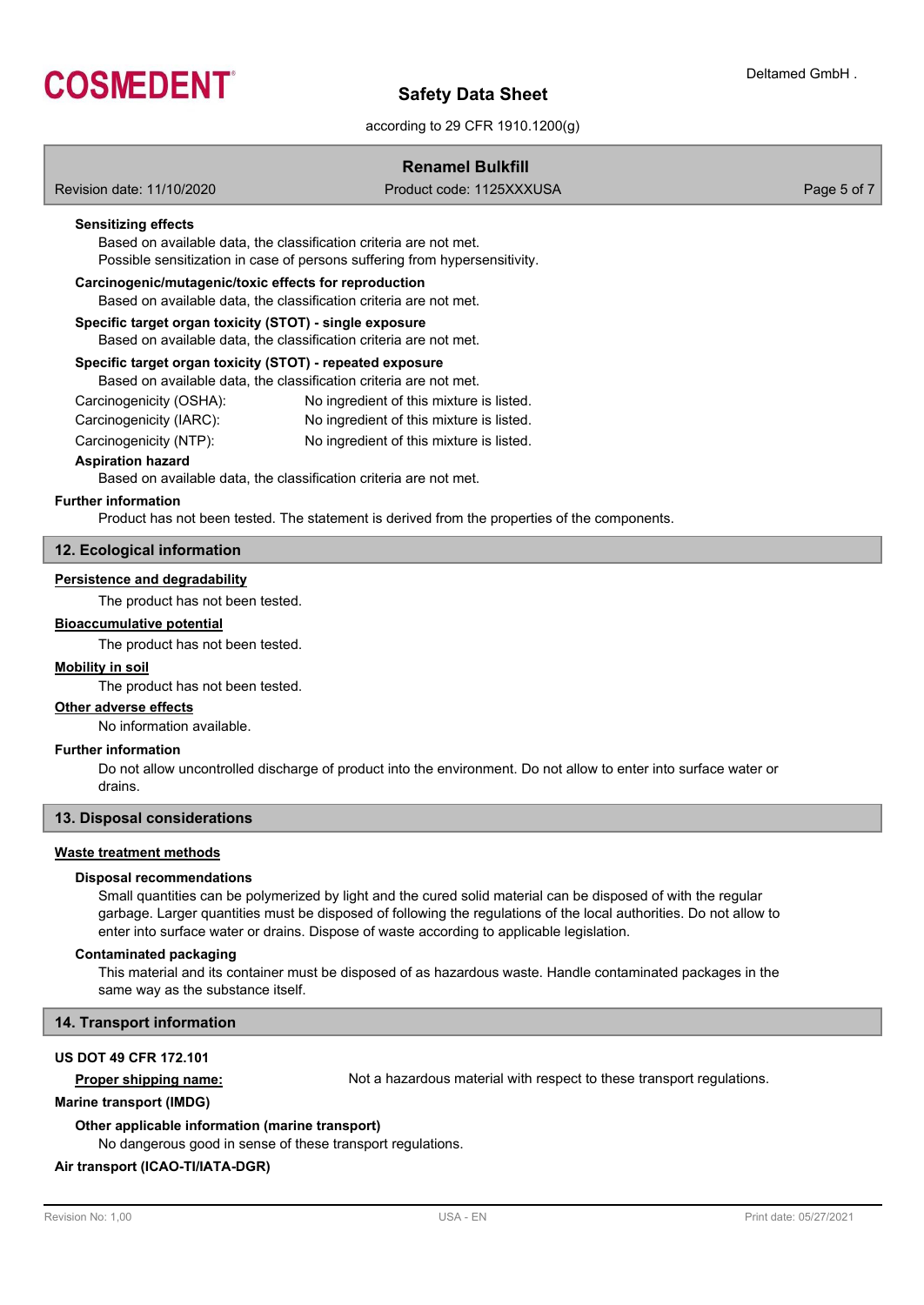

according to 29 CFR 1910.1200(g)

### **Renamel Bulkfill**

Revision date: 11/10/2020 **Product code: 1125XXXUSA** Page 6 of 7

### **Other applicable information (air transport)**

No dangerous good in sense of these transport regulations.

# **Special precautions for user**

No information available.

### **Transport in bulk according to Annex II of MARPOL 73/78 and the IBC Code**

not applicable

#### **15. Regulatory information**

#### **U.S. Regulations**

#### **National Inventory TSCA**

All components of this product are included on the TSCA Chemical Inventory ore are not reqiured to be listed on the TSCA Chemical Inventory.

#### **National regulatory information**

SARA Section 311/312 Hazards:

Bisphenol A Diglycidyl Methacrylate (BIS-GMA) (1565-94-2): Immediate (acute) health hazard urethane dimethacrylate (UDMA) (72869-86-4): Immediate (acute) health hazard

#### **State Regulations**

#### **Safe Drinking Water and Toxic Enforcement Act of 1986 (Proposition 65, State of California)**

This product can not expose you to chemicals known to the State of California to cause cancer, birth defects or other reproductive harm.

#### **16. Other information**

| <b>Hazardous Materials Information Label (HMIS)</b> |            |
|-----------------------------------------------------|------------|
| Health:                                             |            |
| Flammability:                                       | O          |
| Physical Hazard:                                    | O          |
| <b>NFPA Hazard Ratings</b>                          |            |
| Health:                                             | 1          |
| Flammability:                                       | O          |
| Reactivity:                                         | O          |
| Unique Hazard:                                      |            |
| <b>Changes</b>                                      |            |
| Revision date:                                      | 11/10/2020 |
| Revision No:                                        | 1.00       |
|                                                     |            |

reason of revision: classification according CLP / GHS.

### **Abbreviations and acronyms**

ADR: Accord européen sur le transport des marchandises dangereuses par Route (European Agreement concerning the International Carriage of Dangerous Goods by Road) IMDG: International Maritime Code for Dangerous Goods IATA: International Air Transport Association GHS: Globally Harmonized System of Classification and Labelling of Chemicals EINECS: European Inventory of Existing Commercial Chemical Substances ELINCS: European List of Notified Chemical Substances CAS: Chemical Abstracts Service LC50: Lethal concentration, 50% LD50: Lethal dose, 50%

### **Other data**

The above information describes exclusively the safety requirements of the product and is based on our present-day knowledge. The information is intended to give you advice about the safe handling of the product

**1 0 0**